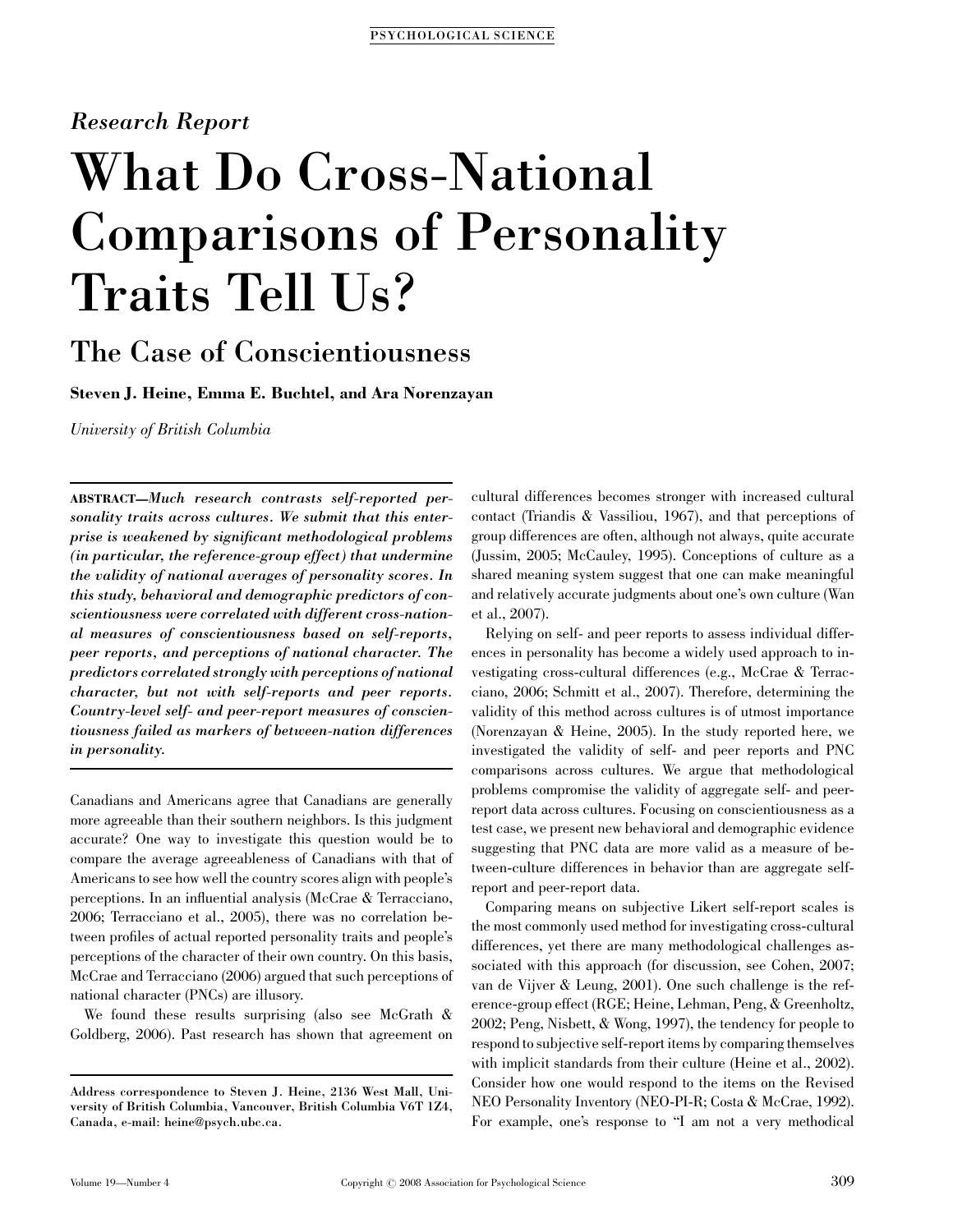person'' would hinge greatly on one's understanding of the norms for being methodical. Because norms differ across cultures, the RGE systematically distorts cultural differences. Note that the RGE is a problem only for comparing aggregate data between cultures; it is not implicated in contrasts of individuals within a shared cultural context.

The RGE is an issue regarding self- and peer reports, as respondents need to compare their evaluations against standards largely based on observations of people within their cultures. However, the RGE is less likely to contaminate PNCs. This is because when people are asked to evaluate their ''average compatriot,'' they likely bring to mind a standard that lies outside their own culture, for example, a perceived international norm. Some evidence supporting this idea was obtained in the influential study mentioned earlier: The variance of the PNC cultural means was much larger than the variance of the cultural means of self- or peer ratings (Terracciano et al., 2005).

#### ESTABLISHING VALIDITY: BEHAVIORAL AND DEMOGRAPHIC PREDICTORS OF PERSONALITY ACROSS CULTURES

What is the existing evidence that cross-national comparisons of personality traits are valid? One piece of evidence is that some of Hofstede's (2001) cultural dimensions correlate with some of the Big Five measures (McCrae, 2002). However, these correlations are not a priori theoretically relevant (e.g., neuroticism and masculinity are correlated, but for theoretically unknown reasons), and we note that no significant correlations between Big Five and Hofstede's dimensions were replicated across three independent measures of the Big Five (McCrae, 2002; McCrae et al., 2005; Schmitt et al., 2007). Another piece of evidence is that geographically and historically related cultures (such as Germany and Austria) have similar personality profiles (McCrae & Terracciano, 2006). However, cultures with similar reference groups (i.e., cultures that share similar norms) would yield this same pattern. Other criteria, particularly those that do not rely on self-report measures, are needed to validate cross-national comparisons of personality traits. We focus here on a criterion that is frequently relied on in evaluating trait measures (e.g., Gosling, Ko, Mannarelli, & Morris, 2002): whether the trait scores predict actual behavior.

#### METHOD AND RESULTS

A challenge in validating personality traits across cultures is assessing behaviors that unambiguously map on to the Big Five dimensions. Past within-culture studies have suggested that the personality trait of conscientiousness is relatively easily identified, through both behavior and markers of behavior (see Gosling et al., 2002; Roberts, Kuncel, Shiner, Caspi, & Goldberg, 2007). A second challenge is the sheer cost and difficulty of obtaining such measures in a large number of different cultural contexts. Fortuitously, a large-scale research project by Levine and Norenzayan (1999) assessed behavioral measures of "pace of life" in major cities from 31 countries. Specifically, walking speed, postal workers'speed, and the accuracy of clocks in public banks were measured. For the measure of walking speed, 35 men and 35 women were timed unobtrusively as they walked alone for a distance of 60 ft in unobstructed public squares during business hours in major downtown locations. Postal workers' efficiency was measured by the amount of time it took to buy one stamp, using a bill that required change in both coins and paper. At least eight postal workers at randomly selected postal offices were timed in each city. Finally, the accuracy of 15 randomly selected bank clocks was assessed in each city. These variables, which were adequately intercorrelated, are arguably behavioral indicators of conscientiousness (see Allik & McCrae, 2004).

There are also demographic variables associated with personality. Roberts et al. (2007) found that occupational success can be reliably predicted by personality traits, and that among the Big Five, conscientiousness is the best predictor of such success (see Judge, Higgins, Thoresen, & Barrick, 1999). We did not have direct measures of the average occupational success of nations. However, one national indicator of economic success is per capita gross domestic product (GDP). No doubt, a nation's GDP is a complex variable reflecting a variety of historical, political, and sociodemographic factors. Nevertheless, a country's per capita GDP is related to the occupational success of its citizens, so per capita GDP should correlate with the average conscientiousness of its citizens. We included per capita GDP as reported in The World Factbook (Central Intelligence Agency, 2007) as a demographic variable in this study.

Personality is also reliably associated with longevity (Roberts et al., 2007), and conscientiousness is the best predictor of longevity among the Big Five. The average life expectancy of nations was also obtained from The World Factbook (Central Intelligence Agency,  $2007$ .<sup>1</sup>

We correlated our validity criteria (walking speed, postal workers' speed, accuracy of clocks in public banks, per capita GDP, and longevity) with a variety of measures of conscientiousness.<sup>2</sup> Specifically, conscientiousness was measured by aggregated self-reports on the NEO-PI-R (McCrae, 2002) and the Big Five Inventory (Benet-Martínez & John, 1998; Schmitt et al., 2007), aggregated peer reports on the NEO-PI-R (McCrae et al., 2005), and average PNC scores from Terracciano et al. (2005). Table 1 reports the correlations in two ways. In each cell, the correlation on the left was calculated using pair-wise deletion of data. These correlations are based on between 17 and 55

<sup>&</sup>lt;sup>1</sup>We have provided a table of all the values for each country on the Web at http://www.psych.ubc.ca/ $\sim$ heine/personalitydata.xls.

<sup>&</sup>lt;sup>2</sup>The analyses reported by Terracciano et al. (2005) were conducted by correlating the individual facet scores from the different measures; in contrast, we report the correlations between factor scores for personality and behavioral and demographic variables. We were unable to analyze the facet scores, as these data were not available to us.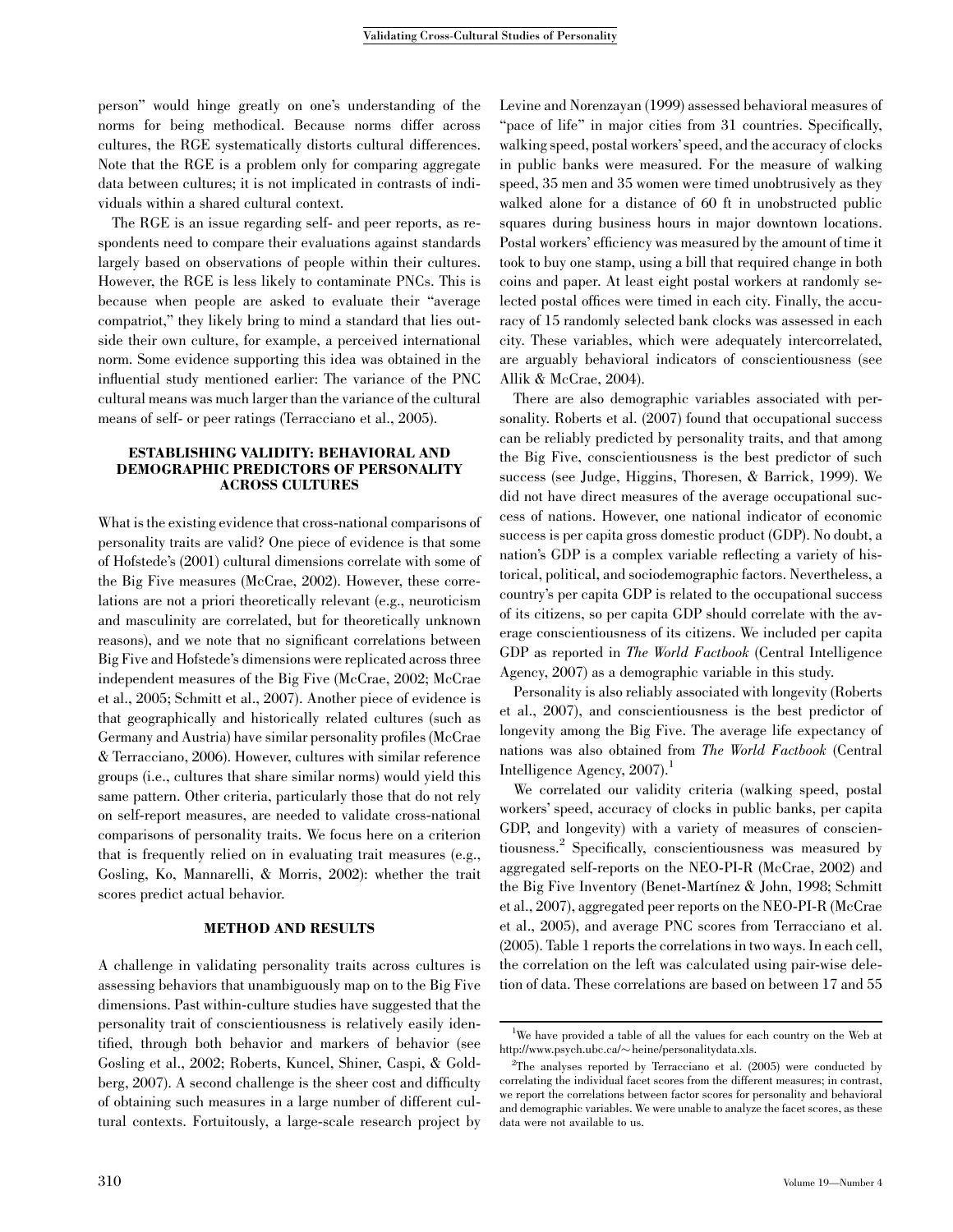| Personality measure                                                    | Validity criterion                                            |                                                           |                                                                   |                                                              |                                                             |                                |  |  |
|------------------------------------------------------------------------|---------------------------------------------------------------|-----------------------------------------------------------|-------------------------------------------------------------------|--------------------------------------------------------------|-------------------------------------------------------------|--------------------------------|--|--|
|                                                                        | Postal workers'<br>speed                                      | Clock<br>accuracy                                         | Walking<br>speed                                                  | GDP                                                          | Longevity                                                   | Average                        |  |  |
| Self-report NEO-PI-R<br>Self-report BFI<br>Peer-report NEO-PI-R<br>PNC | $-.57^{\ast}/-.58$<br>$-.28/-.42$<br>.16/0.42<br>$.68**/.72*$ | $-.34/-.39$<br>$-.07/-.18$<br>$.07/-.10$<br>$.69**/0.71*$ | $-.27/-.43$<br>$-.14/.15$<br>$-.11/01$<br>$.50^{\ast}/.68^{\ast}$ | $-.66**/-.16$<br>$-.32*/.08$<br>$.03/-.12$<br>$40^{**}/69^*$ | $-.38*/-.38$<br>$-.51**/-.16$<br>$.33*/-.11$<br>$.01/0.74*$ | $-.43$<br>$-.19$<br>.06<br>.61 |  |  |

TABLE 1 Correlations Between Personality Traits and Behavioral and Demographic Measures of Conscientiousness

Note. In each cell, the correlation on the left was calculated using pair-wise deletion of missing data  $(n = 17-55)$ , and the correlation on the right was calculated using case-wise deletion of missing data  $(n = 10)$ . BFI = Big Five Inventory (Benet-Martínez & John, 1998; Schmitt et al., 2007); GDP = gross domestic product (Central Intelligence Agency, 2007); NEO-PI-R = Revised NEO Personality Inventory  $(McCrae, 2002; McCrae et al., 2005); PNC = perceptions of national character (Terracciano et al., 2005).$ \* $p < .05.$  \*\* $p < .01.$ 

countries. The right-hand correlation in each cell was calculated using case-wise deletion of data, which reduced the sample to the 10 countries for which we had data for all measures.<sup>3</sup> Although the pair-wise-deletion analyses had a larger sample that was thus more representative of a worldwide sample, the casewise-deletion analyses allowed for more accurate comparisons across measures, as in these analyses the measures were compared across the same countries.

The analyses revealed that the aggregate self-report data from the NEO-PI-R correlated negatively with all the validity criteria for both sets of countries (average  $r = -.43$ ).<sup>4</sup> Likewise, the aggregate self-report data from the Big Five Inventory correlated negatively with the validity criteria (average  $r = -.19$ ). The aggregate peer-report data from the NEO-PI-R showed mixed correlations with the validity criteria. Overall, the pattern yielded null correlations  $(r = .06)$ . In sum, none of the self-report or peer-report data were reliably associated with the validity criteria in the predicted direction.

In contrast, the PNC data correlated positively and significantly with all five of the validity criteria, with the sole exception of longevity with pair-wise deletions. The average correlation between the PNC data and the validity criteria was .61. This is evidence that the PNC data have greater validity for measuring conscientiousness than the aggregate self- and peer-report data do.

The five validity criteria we used are not independent; indeed, the correlations among them ranged from .25 to .71, and the average correlation was .47—a value higher than is typically obtained for correlations among items in trait measures. One possible explanation for these high interitem correlations is that the behavioral criteria simply reflect the consequences of wealth, and that participating in a wealthy society leads people to work more effectively, walk faster, and live longer. We therefore recalculated the correlations after partialing out per capita GDP (see Table 2). The average partial correlation between the NEO-PI-R self-report data and the criteria was weakly negative, as was the average correlation between the Big Five Inventory self-report data and the criteria. The average correlation between the NEO-PI-R peer-report data and the criteria was weakly positive  $(r = .15)$ . In contrast, the average correlation between the PNC data and the validity criteria was moderately positive  $(r = .41)$ , and seven of the eight partial correlations for the PNC data were positive. In sum, after per capita GDP was partialed out, the aggregate self- and peer-report measures did not reliably predict the remaining validity criteria, whereas the PNC data still showed good validity.

#### DISCUSSION

The lack of correlation between aggregate self- and peer-report personality measures and people's views of their compatriots, as reported in Terracciano et al. (2005), is a problem. However, we submit that it is caused by various methodological challenges that plague cross-cultural comparisons of mean scores on Likert scales. We suspect that the primary confound undermining the aggregate personality measures is the RGE; however, a number of other response biases may also be implicated (see Cohen, 2007; van de Vijver & Leung, 2001). In contrast, people's impressions of their compatriots' personalities appear to reasonably reflect measures of their compatriots' behaviors.

Cross-cultural comparisons of aggregate self- and peer-report measures of personality fail a number of validity tests. First, as McCrae (2001) noted, country rankings do not correlate with how cultural experts view the ranked countries, and thus are not validated by expert opinions. Second, we have found that aggregate self- and peer-report measures of personality (at least in the case of conscientiousness) do not correlate with either behavioral or demographic indicators. Third, these measures do not correlate with people's impressions of their compatriots (viz., the PNC data). The fact that aggregate self- and peer-report data do not correlate with validity criteria is consistent with the fact

<sup>&</sup>lt;sup>3</sup>The 10 countries that had data for all dependent variables were Canada, the Czech Republic, France, Germany, Hong Kong, Indonesia, Italy, Japan, South Korea, and the United States.

<sup>&</sup>lt;sup>4</sup>All average correlations were calculated from r-to-Z-to-r transformations (see McNemar, 1962).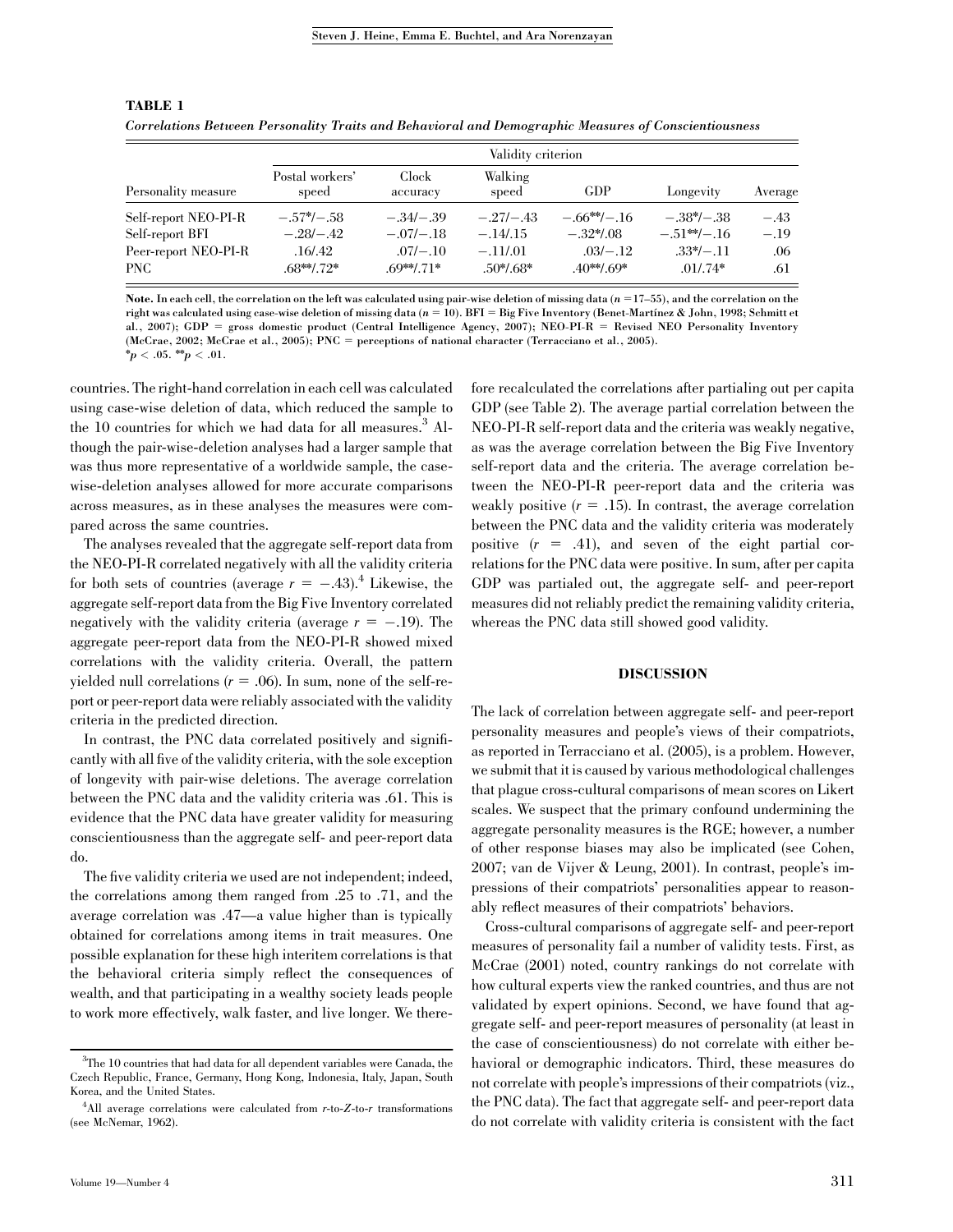#### TABLE 2

Partial Correlations Between Personality Traits and Behavioral and Demographic Measures of Conscientiousness, Controlling for Per Capita Gross Domestic Product

| Personality measure  | Validity criterion       |                   |                  |               |         |  |  |
|----------------------|--------------------------|-------------------|------------------|---------------|---------|--|--|
|                      | Postal workers'<br>speed | Clock<br>accuracy | Walking<br>speed | Longevity     | Average |  |  |
| Self-report NEO-PI-R | $-.26/-.57$              | $-.02/-.41$       | $.33/-.56$       | $.03/-.47$    | $-.26$  |  |  |
| Self-report BFI      | $-.11/-.49$              | $.10/-35$         | .10/0.16         | $-.42**/-.45$ | $-.20$  |  |  |
| Peer-report NEO-PI-R | .18/.51                  | $.06/-.01$        | $-.18/.22$       | $.39**/-.02$  | .15     |  |  |
| PNC.                 | $.60*/.69*$              | $.61**/0.42$      | .35/.25          | $-.31*/.42$   | .41     |  |  |

Note. In each cell, the correlation on the left was calculated using pair-wise deletion of missing data ( $n = 17-55$ ), and the correlation on the right was calculated using case-wise deletion of missing data  $(n = 10)$ . BFI = Big Five Inventory (Benet-Martínez & John, 1998; Schmitt et al., 2007); NEO-PI-R = Revised NEO Personality Inventory (McCrae, 2002; McCrae et al., 2005); PNC = perceptions of national character (Terracciano et al., 2005). \* $p < .05.$  \*\* $p < .01.$ 

that cross-cultural comparisons of mean scores on Likert scales often yield findings sharply at odds with those obtained using experimental measures (Heine et al., 2002).

A key tenet of cultural psychology is that culture and self are mutually constituted (Shweder, 1990). We think the present investigation demonstrates this point well. Participating in a world where clocks are on time and people work effectively and earn a good income leads people to adopt conscientious habits, and these habits continue to shape and reinforce the surrounding culture. Culture and self thus come to make each other up. We suggest that people participating in such a culture develop personalities that are, on average, more conscientious than the personalities of people who participate in ''event-time cultures,'' where activities transpire according to a spontaneous schedule (Levine & Norenzayan, 1999). Participation in a cultural world comes to shape the cultural norms that people perceive as reflecting general conscientiousness. These norms are apparent when people evaluate their culture (Wan et al., 2007), although they might not be detected in self-report assessments as people implicitly compare themselves with these perceived norms.

Our investigation was limited to conscientiousness. It is conceivable that for the remaining four Big Five personality traits, the PNC measure is not accurate, but the self- and peer-report measures are. However, it is not obvious why a different pattern would emerge for the other traits. One clear direction for future research would be to obtain measures of behavioral markers of other personality traits across a large array of cultures. A major challenge lies in first identifying cross-culturally valid behavioral markers of the remaining Big Five traits.

A second limitation of our study is that we did not assess our various measures with the same group of participants: Different individuals completed each of the personality and behavioral measures, and, moreover, our GDP variable was not an aggregate of individual responses, as the other measures were. The ideal study would involve a multilevel framework in which personality traits, behavioral measures, and economic variables are collected from the same individuals.

Another limitation of our investigation concerns the quality of the validity criteria. It can be debated how well the specific criteria that we chose map on to conscientiousness. More generally, behavioral measures have a number of weaknesses for assessing personality (see Funder, 2007). Furthermore, a given behavior might have different meanings in different cultures; for example, frequency of bowing would be a poor indicator of politeness in the United States, although it would be a good indicator in Japan. However, in some key respects, behaviors are especially strong measures for cross-cultural research as they are immune to most of the methodological artifacts that plague cross-cultural comparisons (Peng et al., 1997). Behavioral and demographic measures are valuable but not faultless criteria by which to validate cultural differences. Research on crosscultural differences would be improved by greater use of such validity criteria to corroborate findings that emerge from questionnaire and laboratory studies.

#### **CONCLUSION**

Mindlessly applying inaccurate stereotypes opens the door for misunderstanding and mistreating people from other cultures (McCrae, 2001). Yet equally problematic to cross-cultural relations is insensitivity to real cultural differences. Such insensitivity encourages ethnocentric projections, perpetuating the unfounded belief that people in other cultures are ''just like us.'' The evidence discussed here suggests that PNCs, not aggregate self- or peer reports of personality, reflect the kinds of cultural differences in personality that are important for increasing intercultural understanding.

Acknowledgments—This research was funded by the Social Sciences and Humanities Research Council of Canada (410